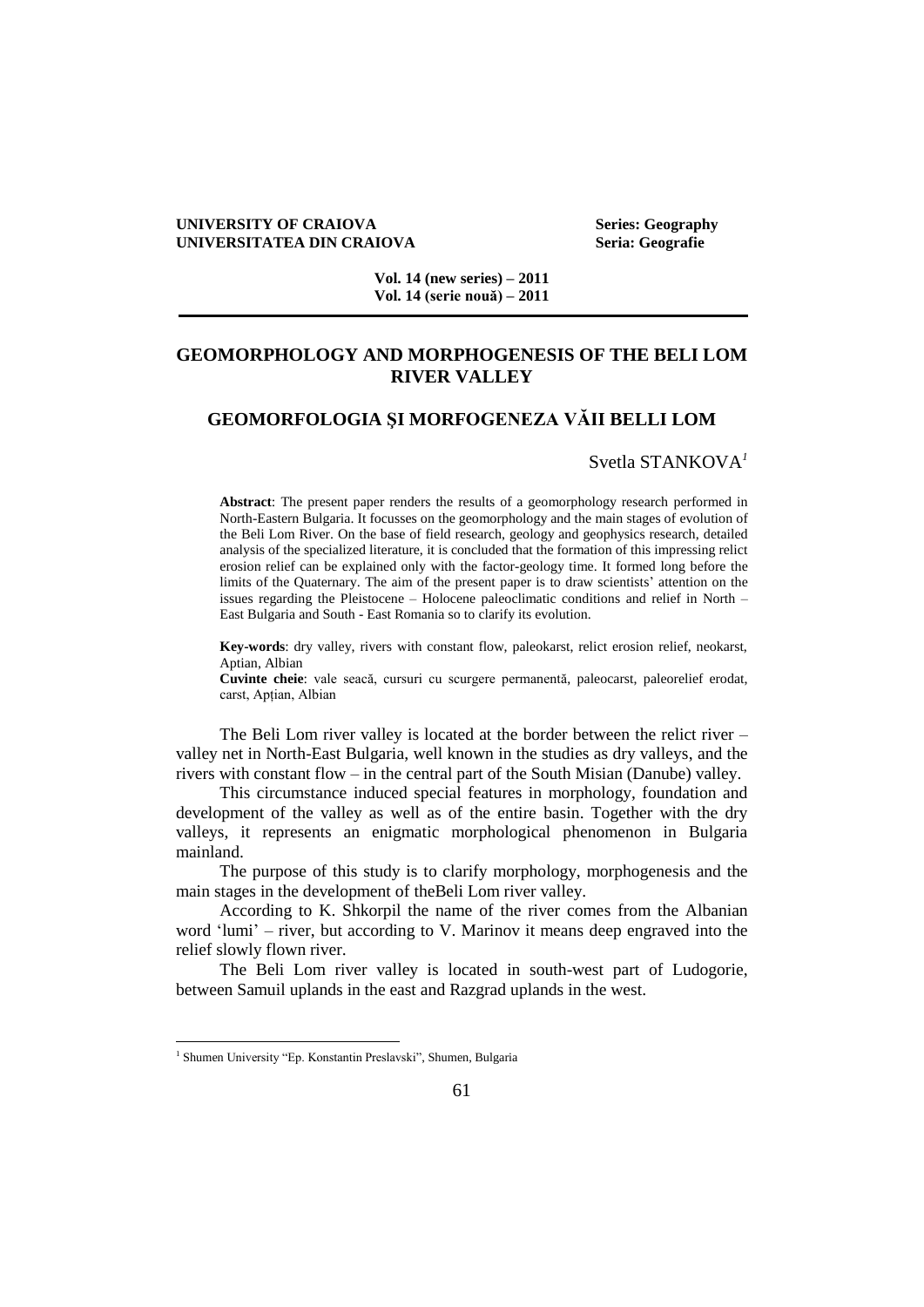The north boundary of the region passes along the watershed of dry valleys, which flow into the Danube River, while in the south it bounds with the water catchment basin of the Vrana River (left feeder of the Big Kamchia River). The western boundary passes along the watershed with the Cherni Lom River basin. In the east, there is the Topchiiska river.

 In these outlined there develops the catchment basin of the Beli Lom River has about  $1,300 \text{ km}^2$ .

Morphologically it belongs to the South Misian plain, but hydrographically it belongs to the catchment basin of the Ruse Lom River, which is joined to the Black Sea basin through the transit valley of the Danube.

It begins from Razgrad uplands near Ostrovche village, Razgrad Municipality, 400 m above sea level. Its length is 142.1 km, with average rise  $-1.7$ %. The mouth of the Beli Lom River is 60 m above sea level. It flows into the Ruse River near Ivanovo village at 'Smesovete', where the Cherni Lom River flows.

The Beli Lom River and many of its left tributaries have constant flow. However, its right tributaries are dry valleys, 'swallow holed' into the karst, which supply the deeper aquifer levels. Here, shallow waters appear episodically, mainly into engraved slopes of the dry valleys, during snow thawing and intensive rainfalls.

Lithological - stratigraphic and tectonic precondition for the development of the relief. The researched region is distinguished due to low tectonic style; structurally, it belongs to the range of Misian platform.

The Beli Lom River is cut into sub-horizontally limestone layers, which outline the edges of canyon- shaped sections. They appear in the southern deepengraved parts of the valley but in the northern sections, in the river valleys and ravines, there appear limestones, sands and clays.

The presence of the stratigraphic units from the Cretaceous system in a fixed sequence determines the availability of different morphology of the river valley in these sections.

There, where the sediments of Razgrad suite (formation) outcrop, the valley is runway – shaped, the slopes are relatively aslant, the valley bed is wide.

With the spreading of the limestones from Ruse suite (formation), the valley changes its pattern – gets narrow, canyon aspect. That is due to the bigger hardness of the limestones from this formation against wind erosion and pliability to karstification.

The relief in the North-East Bulgarian plain is mainly formed on early-aged limestones, which favour karst processes.

The Beli Lom River runs through the area with old (buried) and young karst. The wide spreading of strong karstificated, hydro-carbonated limestones are the main reason for the absence of shallow flow waters – availability of dry valleys, which drain the forms of epikarst and mesokarst. In Ludogorie region, the karst has evaluated mostly in the limestones of Ruse suite (formation).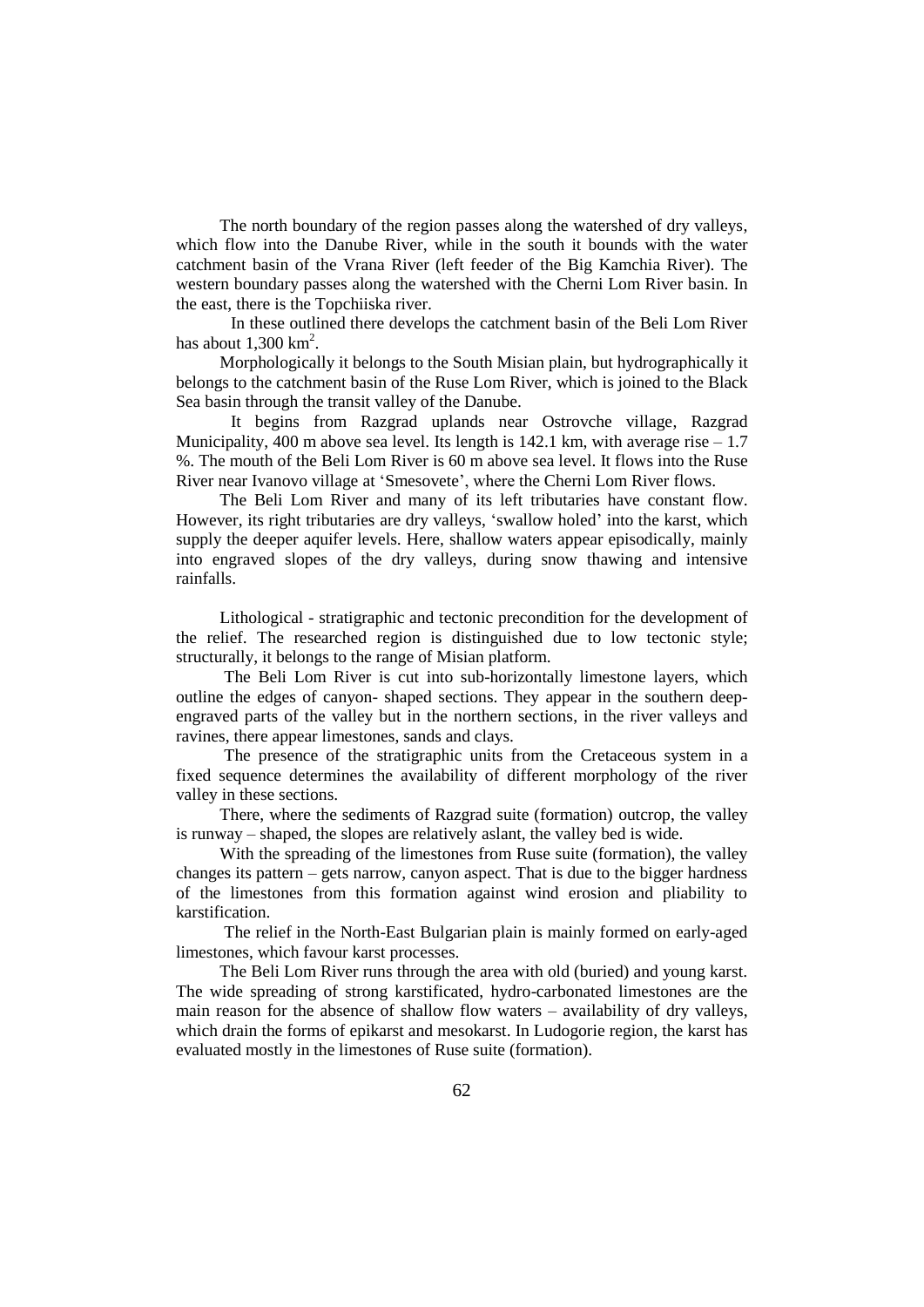In the catchment basin of the Beli Lom River the wide spreading have Quaternary agglomerates.

There are mostly gravel, rubble, sands, aleurite, clays loess (Pleistocene), also clay sands, and sandy clays, which fill out numerous lowers (Holocene). These agglomerates and mainly the loess complex in a bigger grade lack the main characteristics of the current relief and make unclear the transition between the separate denudation surfaces and between surfaces and slopes of the dry valleys or valleys, between the slope and valleys bed, etc.

The loess complex represents with 3 to 5 buried soil levels and with 4 to 6 loess soil levels. The whole lift is up 5 to 10 m in the south and increases up 30 to 40 m in the north. Above this, it has formed the current soil cover .

Morphology. As a result of the conducted field research within the borders of the catchment basin of the Beli Lom River, there were identified two pre-Quaternary morphostratigraphic (denudation surfaces) structures (Fig. 1).

The oldest level here dates back in the Sarmatian-Pontian and it is preserved along the watershed ridge in the range of Razgrad and Samuil uplands and this way enclose the springs of the Beli Lom River.

It is covered with loess and loess-like clays and its surface is karstified as in places the paleokarst meso-forms and microforms are fill with quartz-kaolin sands.

It is spread out in hypsometric interval  $450 - 350$  m. The big rise of the slopes  $(14 - 16^{\circ})$  and V – shaped cross – section in this part of the valley shows comparatively active current rising movements. The second denudation surface is from Pliocene (Levant), widespread in hypsometric interval 320 – 200 m.

These areas have undergone active river erosion and, consequently, they are strongly rended up. They are 'tongue' – shape and develop between the tributary valleys and glens of the Beli Lom River (Fig. 1) being disposed from south to north.

The evolution of the valley during the Quaternary is reflected in numbers and hypsometric lay of the remnants of old valley beds marking former profiles of balance. The terrace spectrum in the Beli Lom river valley cover flowed terrace –  $T_0$  on 2 – 5 m and five overflowed terraces  $T_1$  on 10 – 12 m,  $T_2$  on 22 – 25 m,  $T_3$  on  $35 - 40$  m,  $T_4$  on  $60 - 65$  m and  $T_5$  on  $80 - 90$  m. Due to the general widespreading of the loess cover the whole terrace complex is hardly under-covered.

The greatest widespread is registered by  $T_0$  in the section Razgrad town – Dryanovets village (Fig.1). Here it develops on both banks of the river reaching 400 – 500 m width, with a maximum in Gecovo quarter. The present landforms are dominated by forms of complex geomorphological valleys (a close –meshed river – valley net, most of them dry valleys) and the karst geomorphological complex (present, active karst forms in combination with buried and fossil forms).

The aggregate in the development of the river-valley net in the region is that in the upper areas the valleys are slightly engraved into. The cross – section profile is wide, bed – shaped, in some places chest – shaped, the width of the riverbed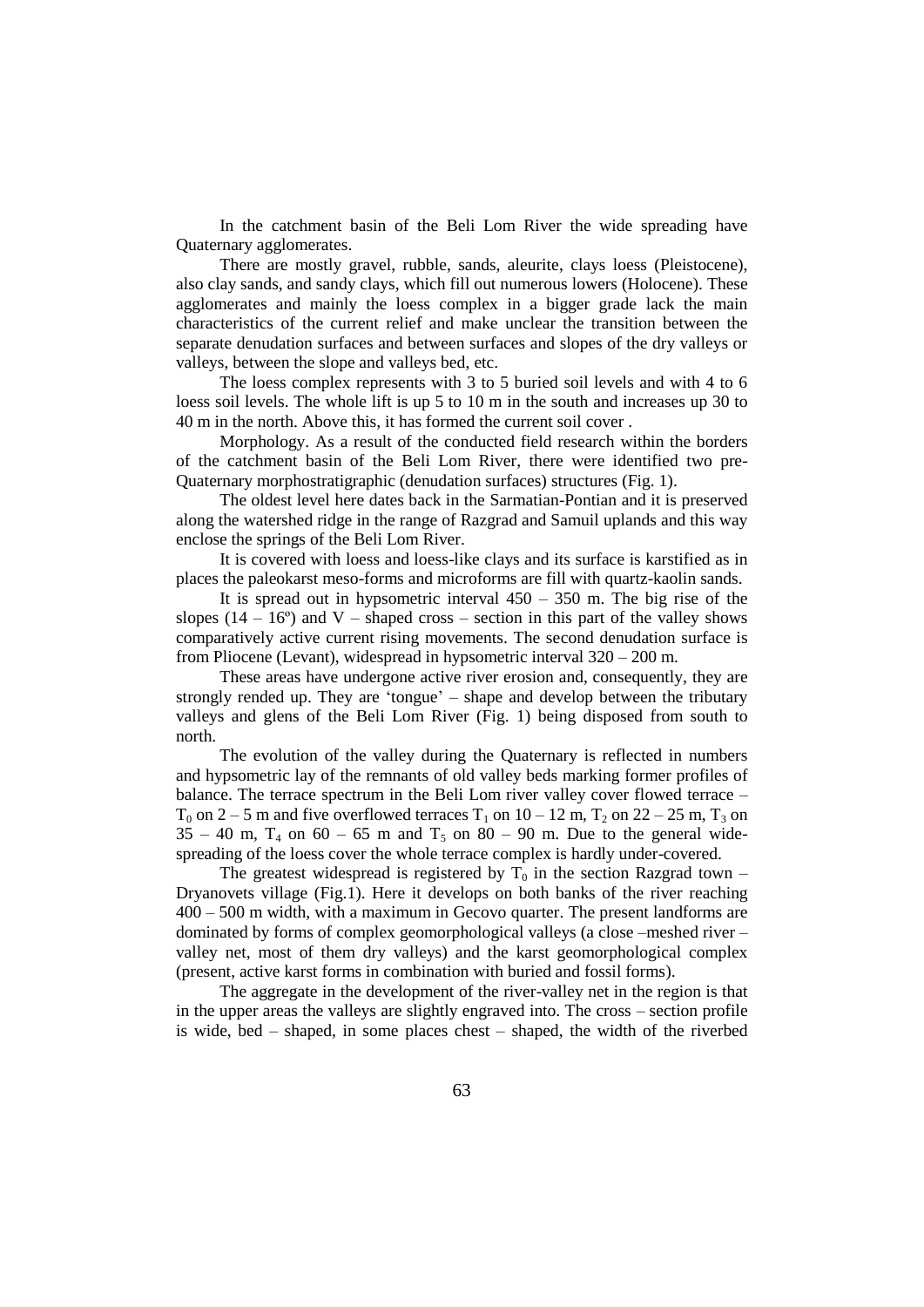reaching 70 – 90 m. Loess and clay cover up the roughness of the pre-Quaternary relief.



**Figure 1. Geomorphologic map of the Beli Lom Valley**

The river valleys are deepest engraved in their middle sections, the hypsometric range 150 – 200 m, where they have canyon characteristics. The slopes are steep, almost vertical in certain places.

Between Senovo town and Pisanetc – Nisovo villages there can be observed expressive engraved meanders. One of the reasons for the canyon-shaped cross – section of the valleys is the lithological foundation represented by hard limestones of Ruse suite (formation).

 Field research in the catchment basin of the Beli Lom River emphasizes the next characteristics in morphology of the valley. In section Razgrad – Dryanovets, it is widely open sue to the removal of clay – marl limestones and has asymmetrical cross-section profile. The left valley slope is slight, terraced, with agricultural lands, while the right slope is steep and affected by erosion due to deforestation.

The asymmetric profile of the valley is especially well marked in the section Senovo quarter – Dryanovets village. Probably this asymmetry is induced by the northern and northwestern rise of the strata. The midstream of the Beli Lom River is closer to the northern watershed outlining the lack of symmetry in the catchment basin of the river. There are strongly developed left tributaries that compensate the right ones, which are poorly developed. The right tributaries of the river are shorter and deeper but the left ones are longer and with smaller rise. According to Krastev,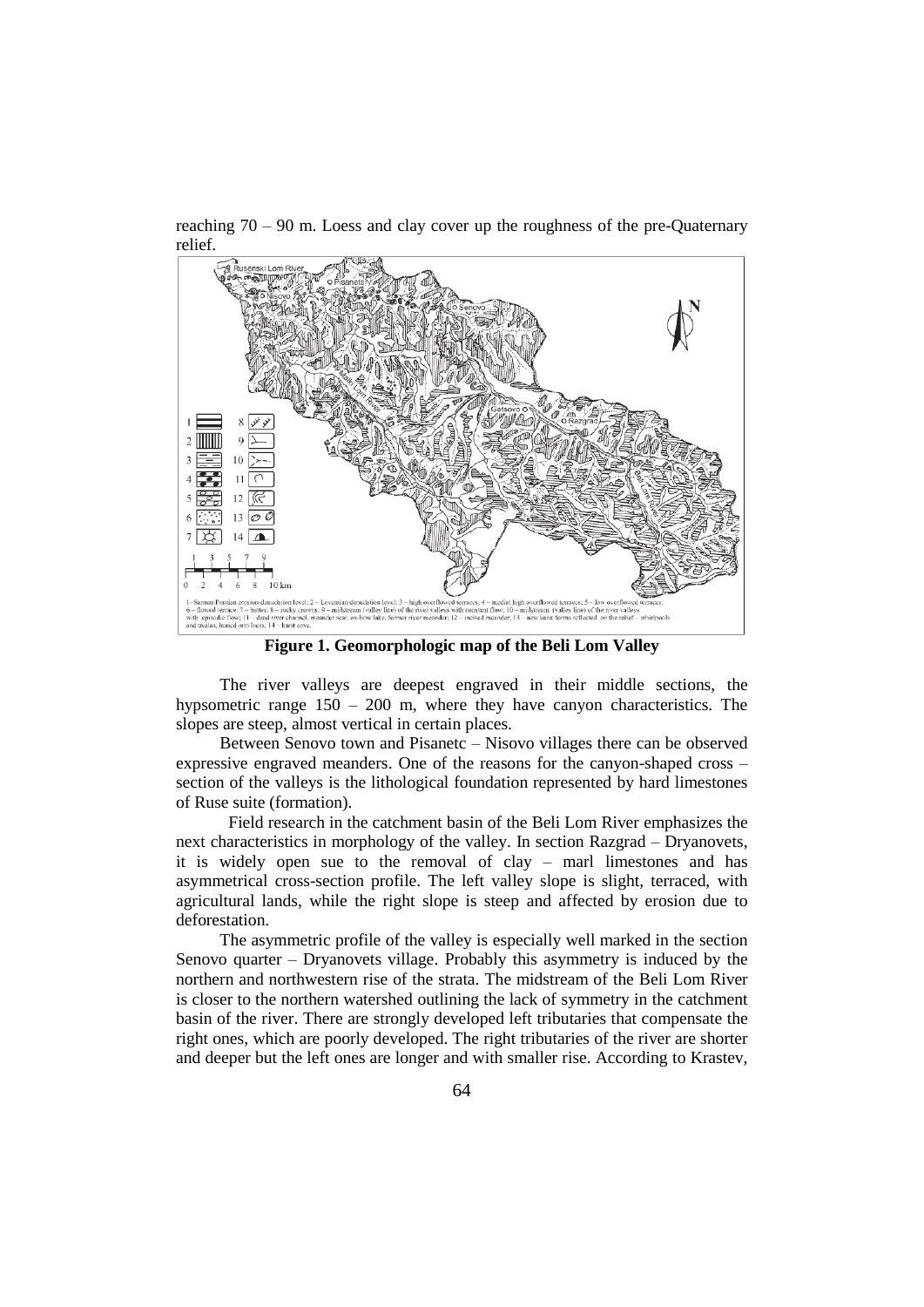Krasteva (2003) this asymmetry have to relate to the displacement in southern direction of the watershed between indirect flow (with the Beli Lom River) and direct flow (to the Danube river) as well as to the geomorphological progress of the Danube valley and to the northern rise of the strata.

The Beli Lom river valley in the section between Dryanovets village and Senovo town has typical chest- shaped form – flat bed, which goes northward from Senovo,  $500 - 600$  m wide, steep almost vertical slopes. In the last  $1 - 2$  km of this section, the valley bed is reduced and the cross-section profile acquires canyon characteristics.

The typical feature of the longitudinal profile of the Beli Lom bed is the weak rise; thus, it forms meanders in its alluvial deposits, which fill up the wide (200 – 300 m) valley bed and mobile meanders (typical for the section Razgrad – Pisanets). On places, the river forms branches surrounded by small alluvial isles.

Downstream, the Beli Lom River makes several sharp changes in the direction. Probably these bends in the valley direction are due to tectonic destructions of the foundation. The first sharp bend occurs after the reservoir 'Beli Lom', the second one before Ushinci, the third bend at the Senovo town and the last one after Nisovo village, near the confluence with its biggest tributary – the Malki Lom River. The maximum depth of the erosion is 160 m.

It is interesting that the Beli Lom river has no right tributary glens and valleys in the section Gecovo quarter – Senovo town and no left tributaries between Dryanovets village and Senovo. This is due to the geological texture and palaeographic evolution of the region in these sections.

As young karst forms (shallow and underground), in the researched area, there are well represented the forms of the underground mesokarst – caves and niches. They are mostly attached to the slopes of the Beli Lom and the Malki Lom Rivers, etc.

 Caves and big niches appear on the territory of Vetovo town, around Pisanets village, in the valley of the Malki Lom River near Svalenik village, in the territory of Nisovo village at the confluence of the Malki Lom with the Beli Lom, etc. The characteristic feature of the underground karst in the Beli Lom valley is that the cave entrances are mainly on the right valley slope and on floors. According to Krastev, Krasteva (2003) this is induced by the growth of the caves closely with the formation of the separated profiles of the river balance.

The dominant forms of the surface karst morphological complex are the dolines (sink hole). They developed on the Valogs and Uvalas in the blind dry karst valleys. The whirlpools are particularly widespread west of Ezerche village, northwest of Svalenik village, between Dryanovets village and Senovo town.

Main stages in the growth of the valley. Regarding the formation and development of the river – valley net on the Bulgarian territory it is affirmed the conception that the main stage in the formation of the river valleys is Quaternary (Galabov, 1966; Mihailov, Mishev, Popov, 1966; Minkov, 1968).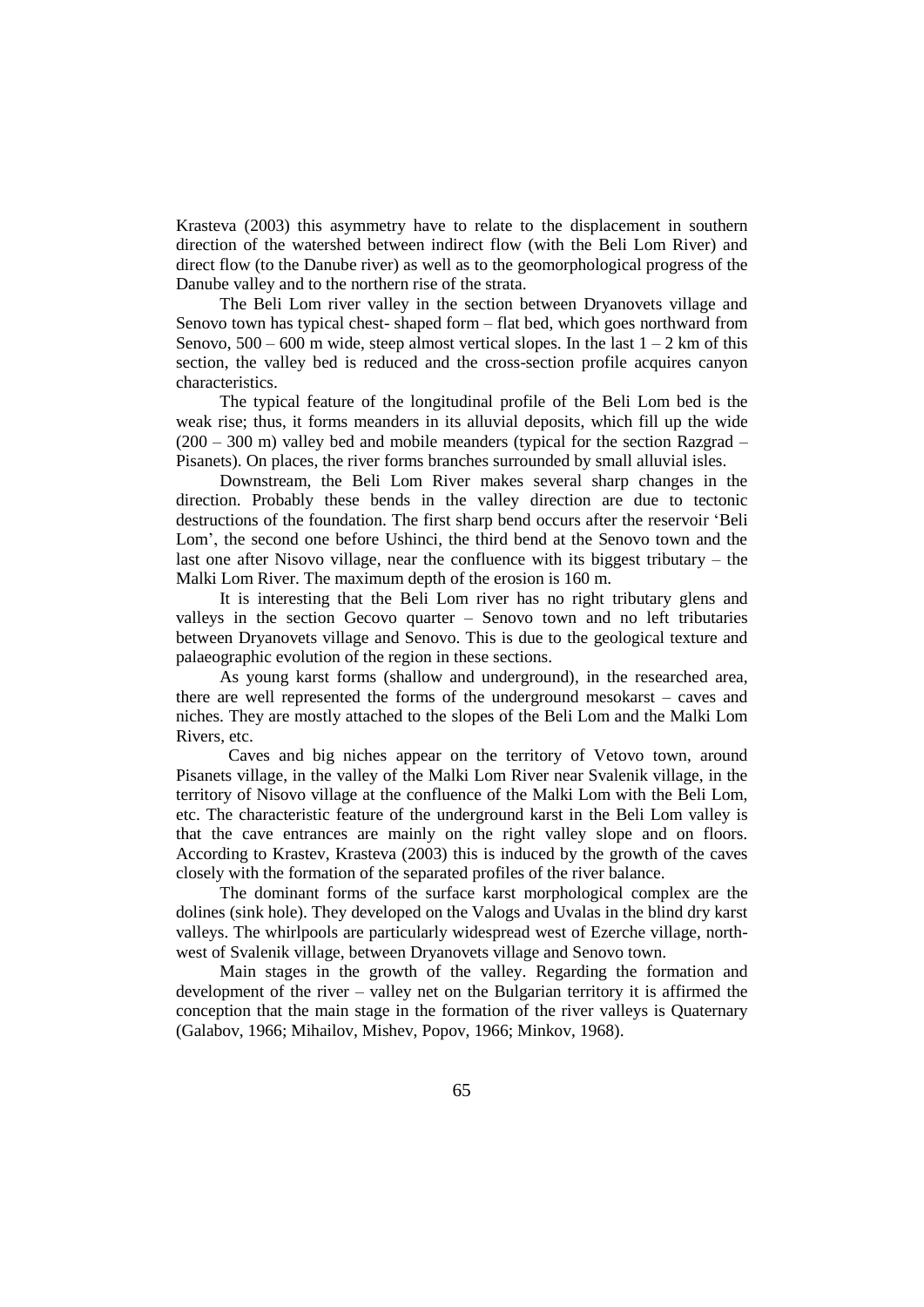According to Krastev, 1974; Krastev, 1975 a,b; Krastev, 1977 a,b; Krastev, Stankova, Stoyanova, 2002, the river – valley net in North–East Bulgaria has relict characteristics e.g. its nascent and growth come out far from over Quaternary borders. As confirmation of this it can be shown some characteristic features of the rivers (dry valleys in North–East Bulgaria), in particular – the Beli Lom valley could not be explained only with the vital force of the river but with the factor – time.

For instance, the Beli Lom valley is deeply-engraved into resistant to erosion thick lifted limestones as the maximum engraving is 160 m; in the middle-stream and down-stream part, the valley has canyon characteristic; the average rise of the riverbed is small – 1.7% and the longitudinal profile is near to the ideal curve; on places in the middle-stream and down-stream constant flow is absent.

On other hand, the presence of engraved meanders proves the imposed epigenetic origin of the whole river – valley net, included the Beli Lom River.

Pre-Neogene stage. To the first sub-stage it is related the Early Apt when in Lower Cretaceous sea formed thick carbonate clays and carbonate sediments. At the end of Barem and in the beginning of Aptian the eastern part of South Misian plain underwent positive tectonic movements as a result of the activation of the North Bulgarian vaulted rising – also result of the activities of Austrian folded phase (Nikolov, 1969). Consequently, the sea basin regressed to western and southwestern direction and, at the same time, there occured processes of diagenesis and lithification of carbonate sediments. On newly created mainland, surface flow became active tracking the coastal line of the retreated sea basin. The extended speed of rising clearly outlined lines of an erosion – denudation relief, which dominated over the neighbouring areas.

Beginning with the Garg sub-age from the Apt age, it is mark the beginning of the second sub-stage.

In the conditions of a temperate humid and hot climate typical for the tropical zone, there formed huge surface paleokarst forms. In the evolution of the erosion-denudation relief it occurred fundamental changes, as the leading factor in morphogenesis become – karst processes. They are directly related to the lowering of the underground water. On the slopes of shallow lowering areas, there formed typical well-shaped and cracked shallow holes. Otherwise, this hydrographical net, which was preceeded by shallow fractures gave certain direction of the karst process, predetermined the orientation in developing the karst forms (Kratsev, Krasteva, 2003).

During the third sub-stage (Albian age), it occurred the fossilisation on the already created tropical to subtropical paleokarst relief – agglomerations with subaquatic (sea) origin. After the regression of the Albian basin, it formed a wide polyfacial aligned surface, the area of which occupied the largest part of the dry valleys.

The fourth sub-stage can be referred to as the nascent stage of the river – valley net in North-East Bulgaria as a result of the regression of the water of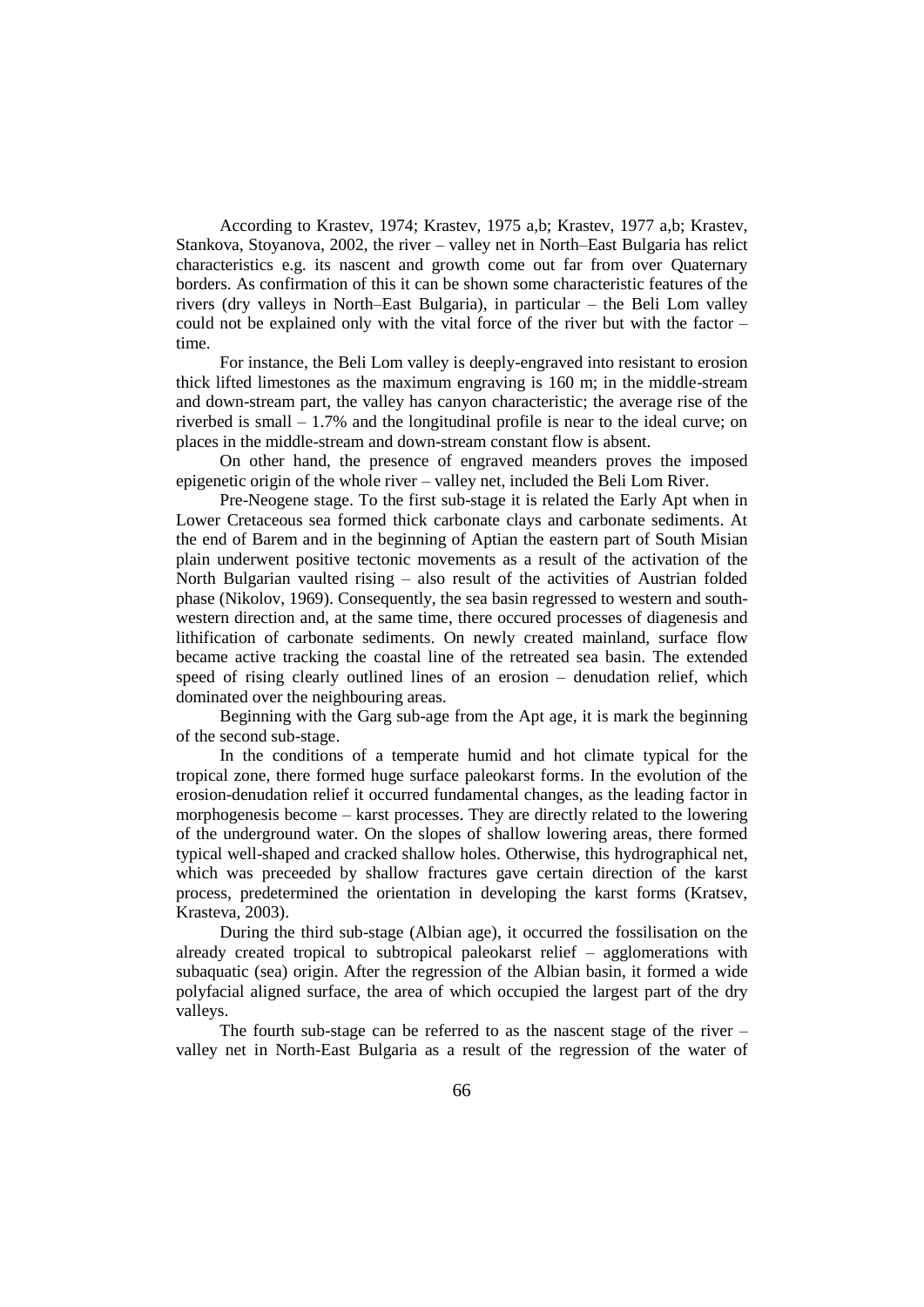Albian basin in northern, north-western and western directions, due to the activation of North Bulgarian vaulted rising. With the regression of the shallow, epicontinental sea basin northwards and west – north-westwards, the first land increased its area and height.

The shallow flow has arisen and it was orientated towards the coastal line of the retreated sea basin.

Following the retreated coastal line onto the wide Albian surface, the river valley net developed as a pro-form of the present one. The rivers during this substage were characterized by great vitality determined by the climatic conditions – close to the tropical ones (Krastev, 1977a). This vitality was sufficient for engraving of the valleys into the Albian agglomerates, represented mainly by sands, clays and very seldom by marls. The slightly gradient and lithological substrata determined meandering of the rivers.

Parallel with the arising of the periphery, the south and southeast parts of the researched region was modelled and the Albian sediment cover was carried away from between watershed areas. Thus the initial river – valley net projected onto the pre-Albian denudation surface, formed on limestones of Ruse suite (Hotriv-Aptian). Parts from the Albian shallow sea agglomerates preserved only in wide paleokarst forms, which appeared during the Garg sub-age (Late Aptian age).

Deep engraving of the rivers – their meanders could be explained by the continuous rate of rising and with the big river discharge. Furthermore, the smooth, constant rising rate of southern and south-eastern periphery of the dry valleys could explain the absence of terraces along the valleys. This process continued until the beginning of the Neogene (Krastev, Stankova, Stoyanova 2002).

Fifth sub-stage. During the period end of the Albian till the end of Pliocene the palaeographic regime of these lands is unclear. According to Krastev, Krasteva (2003), if it supposed that through this long-time period  $(111 - 112 \text{ Ma BP})$  North– East Bulgaria region was mainland, it is very difficult to explain how paleokarst has been 'spared' from prolonged denudation. In the researched area, there are available compensable rhythms of sedimentation and denudation sequential changed during the whole period from Aptian until middle Miocene. Thus, the paleokarst preserved unaffected by planation processes until the beginning of the Paleogene despite tectonic activity in the region.

The Neogene stage. During this stage, there formed denudation surfaces. Their formation was induced by the lowering of the main erosion basin – the Black Sea, which led to the deepening of the rivers into the geological base.

In the researched area, there are available two denudation surfaces – Sarmatian-Pontian preserved on the level 350 – 450 m and Pliocene (Levant) on the level 220 – 320 m.

During the Miocene, the Sarmatian Sea occupied a wide part of South Misian plain.

In this large basin there settled mainly limestones, less marls, clays and clay sands. This Sarmatian surface grew due to its specific stability. It underwent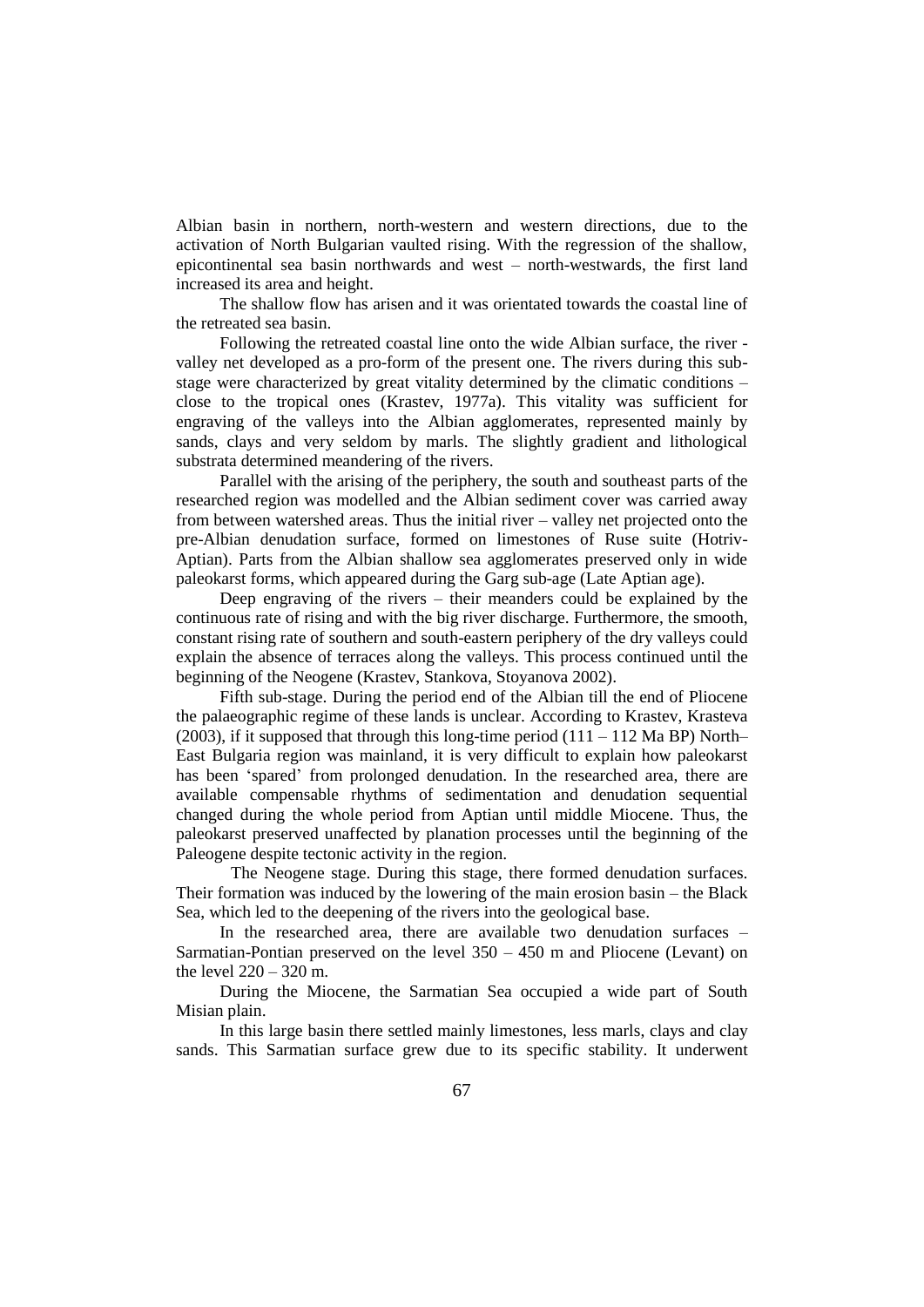erosion processes and that is why the age of this primary surface is consented for Sarmatian– Pontian. It is the base for later development of the terrestrial forms.

 In the second half of Neogene stage – Pliocene, due tolocal epeirogenetic elevations, the Sarmatian Sea reduced. This led to the separation of several Pliocene basins within South Misian plain, one of them being around Ruse town (Georgiev, 1991).

The Quaternary stage. During the transition from Pliocene to Pleistocene, significant immersions in the Black Sea basin led to different risings in our land. It activated regressive erosion not only in case of the rivers flowing directly in the Black Sea, but also for their tributaries. This led to the engravings of the rivers into the geological base and formation of the present river – valley net. It formed the Quaternary terrace complex – five up swamped terraces and two swamped ones.

During the Lower Pleistocene, it began intensive loess drifting and final fossilization in watershed ridges. During the Quaternary erosion – karst process in the Beli Lom valley destroyed paleokarst relief in the region.

### Conclusion

On the basis of the analysis of up to now geological and geophysical research and terrain examinations in the region, it can be concluded that the morphological aspect and the spatial conduct of the separate elements in the Beli Lom river valley represent a summary result of karst and erosion – denudation processes. The lithological substrata – thick limestones and clay limestones and marls favoured denudation and erosion. There should be also mentioned the role of the tectonic movements during the Neogene – Quaternary periods – ascending movements in North Bulgarian upland and several multiple lowering movements in the erosion basis – the Danube river and the Black Sea.

The beginning of the evolution of the Beli Lom river valley assigns to the beginning of the Garg sub-age of the Aptian age when, in the conditions of a hot and humid climate typical for the tropic zone, there appeared huge surface paleokarst forms. Afterwards they fossilized from agglomerates with subaquatic (sea) origin of the Albian basin.

Tthe arising of the Beli Lom river valley is assigned to the end of the Lower Cretaceous period, when on wide Alb sediment surface, the river net developed. Parallel with the rise in periphery, the south and southeast parts of the region underwent engraving and carrying out of the Albian sediment cover. Thus, the primary river – valley net developed on the pre-Albian denudation surface, formed onto the limestones of Ruse suite (Hotriv-Aptian).

#### REFERENCES

GEORGIEV, M., (1991). Physical Geography of Bulgaria publication Sofia University, 406 GALABOV, J. (1966), Main stages in relief growth. Geography of Bulgaria. vol.  $1 - S$ .,

KRASTEV, T. (1974) Morphology of the buried karst in Ludogorie. Geographical problems vol.1,  $43 - 54$ 

BSU, p. 547